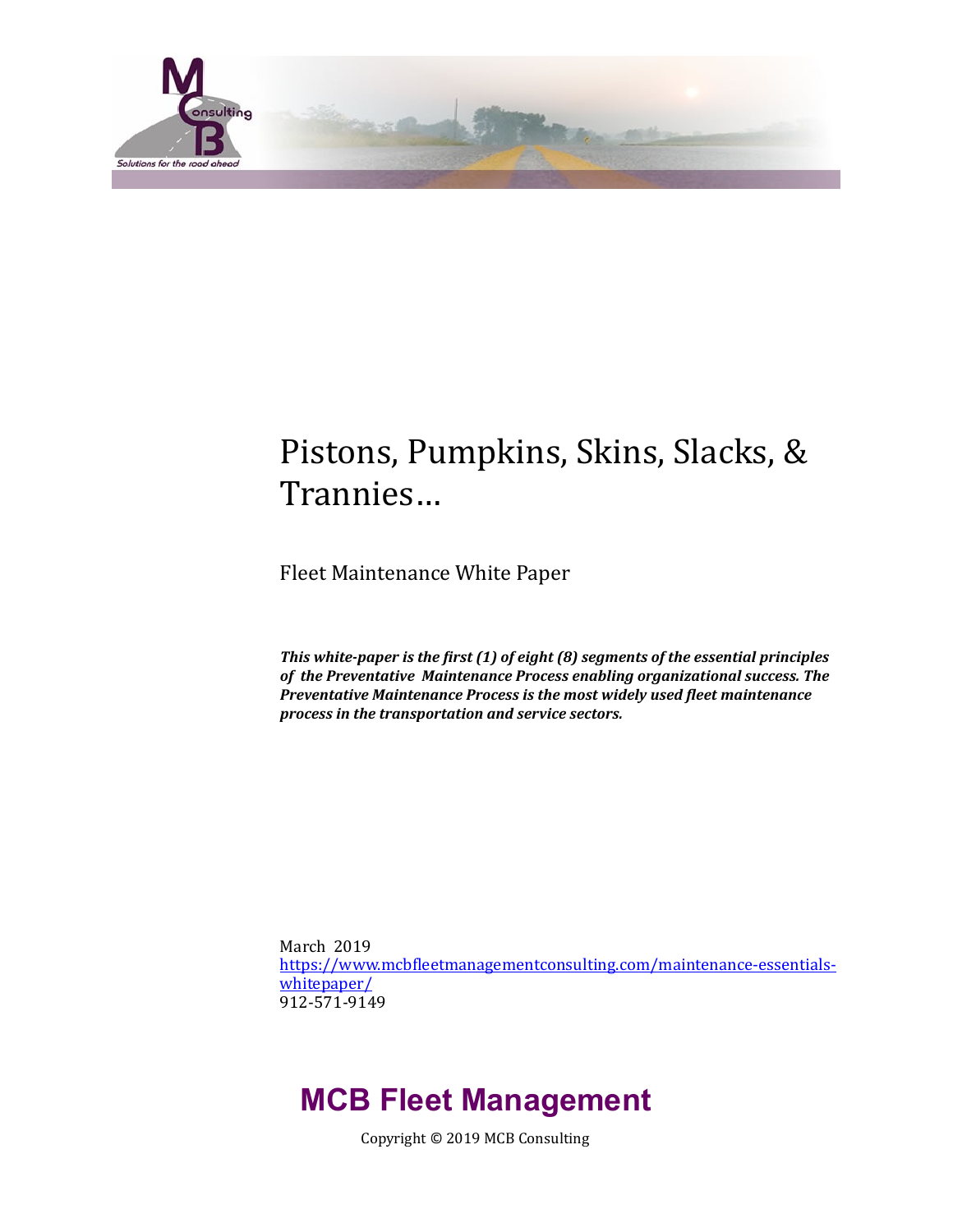## *The Starter*

Does controlling your variable costs keep you up at night or make you cringe at the thought of reviewing your next set of key performance indicators (KPI's) ? The purpose of this white paper is to momentarily seize the mind of the President/CEO and provide them with the tools required to effectively evaluate the preventative maintenance process which is essential in controlling both fixed and variable cost as well as key service indices. In most cases, in this highly competitive industry with paper-thin margins, in the attempt to provide exceptional cost-effective service to its customers, the maintenance team is stuck in a the proverbial tug of war with operations in order to perform timely repairs. The success of the organization is predicated on the monitoring and the advancement of the preventative maintenance process as well as the

key safety indices. The cost incurred with a wishy-washy and/or inconsistent Preventative Maintenance Process comes straight off the bottom line and can be depicted only as "sunk" cost. Moreover the expense required to reverse the process amidst this extremely sparse technician climate, the PMI compliance can easily become delinquent placing the organization at undue financial risk to stay afloat in this highlycompetitive market. Do you often wonder what the proper "Preventative Maintenance Process" should look like for your operational demands? It must be noted at this juncture that low cost & high quality maintenance are **Not** mutually exclusive and a cogent preventative maintenance process will enable you to reach your goals. If you're not totally comfortable with your current fleet maintenance proclivities then please read on, if not thank you for your time and please retain for future use or share with someone who could potentially benefit. The Maintenance Essentials for organizational success are as follows:

### *Pistons, Pumpkins, Skins, Slacks, & Trannies...*

The procurement of assets that are spec'd properly are as important to the success of the organization as the basic needs of oxygen, water, salt, sugar, minerals, and vitamins are to the human body. If the equipment is not spec'd to the operational needs of the organization cost, service, and utilization will suffer throughout the lifecycle of the asset due to the demands placed on it by the driver, customer, operations or a combination thereof. Just purchasing what the vendor has on-hand or what is being offered at the lowest price will in most cases lead to disastrous results to include increase variable maintenance expense and lower that anticipated asset utilization. The first and most important step that must transpire is

The equipment must be spec'd properly or cost, service, and utilization will suffer throughout the lifecycle if the asset. 

https://www.mcbfleetmanagementconsulting.com/maintenance-essentials-whitepaper/

Low Cost & **High Quality** Maintenance are Not **Mutually** Exclusive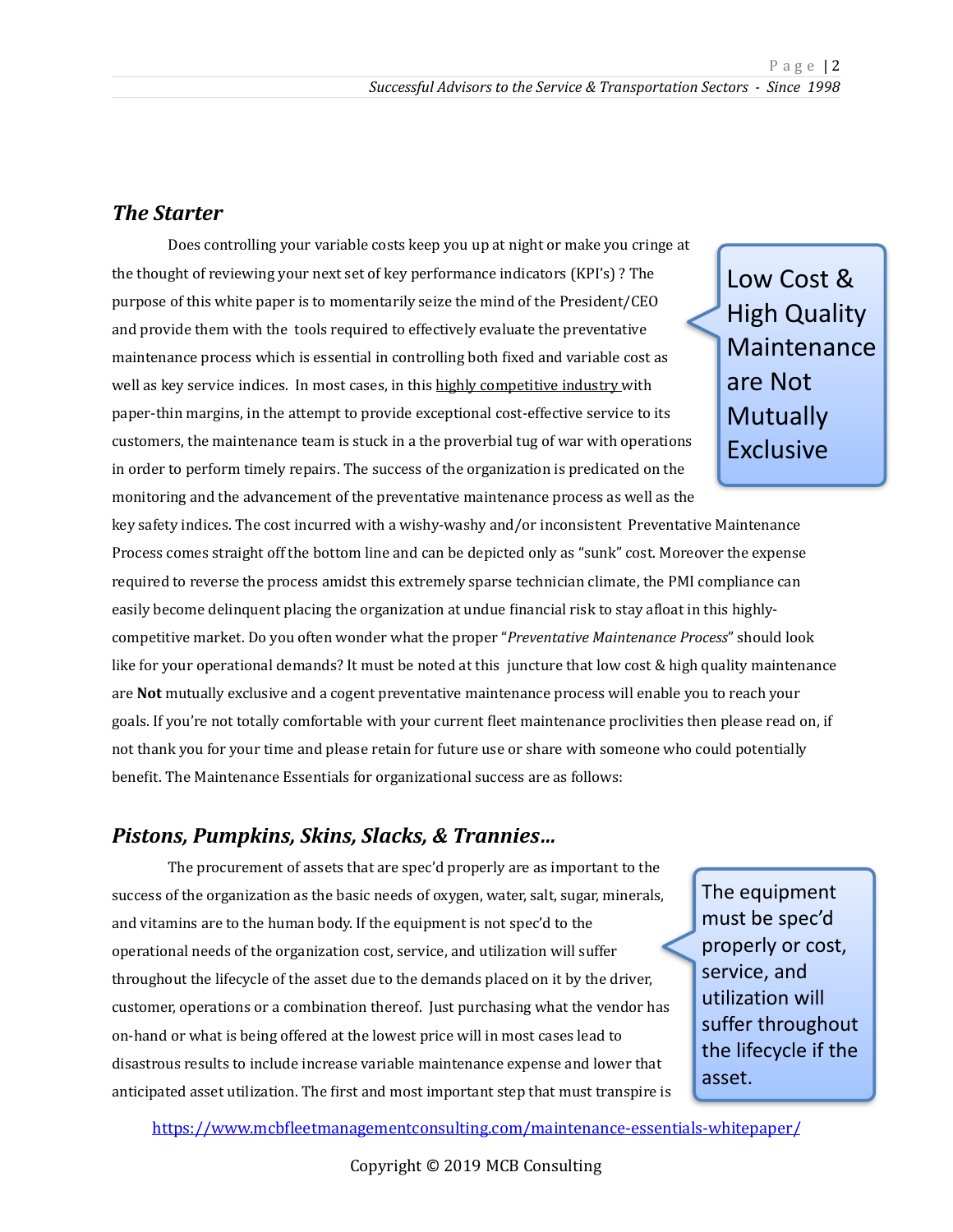a pragmatic agreement between senior-leadership, operations, safety, and maintenance on the maximum speed based on operational needs, customer requirements, and most importantly safety must be determined. (I'd be remiss if I didn't mention this speed should be at or below 65 miles per hour due to the laws of physics.) The engine, transmission, and differential must then be spec'd to this exact speed and **NOT** some adjustment to the software. If this is accomplished the equipment will operate in the sweet-spot and perform to maximum efficiency which is critical with sensitivity of the after-treatment systems on today's engines. Some of the most common obstacles/opportunities that will enable the organization to capture maximum

ROI on their capital investment are as follows:

- \* Pragmatic agreement between senior-leadership, operations, safety, and maintenance on the maximum speed based on operational needs, customer requirements, and most importantly safety must be determined.
- Just purchasing what the vendor has on-hand or what is being offered at the lowest price will in most cases lead to disastrous results.
- **EXECTE:** DO NOT approach a potential supplier until the specifications have been outlined and agreed upon by the team. If not, they will invariably attempt to sell you what they have or what best benefits them rather than what you need.
- $*$  Communicate the basis and rationale behind all capital equipment expenditures. (Any member of the management team who demonstrates poor leadership by communicating anything other than full-agreement should be terminated immediately. (Uses the term "they" made the decision rather than we.) I hate to sound blunt but you can not afford leadership inconsistencies in a industry with paper-thin margins that is a leading not a lagging economic indicator.
- \"\" The same due-diligence in determining the spec should be agreed upon for all rolling-stock assets essential to the success of the operation. Once the spec is set for each asset they should remain fixed unless operational or customer demands change or it is deemed the current spec could be enhanced.
- \, Obtain a documented statement from manufacturer stating the engine, transmission, and differential(Pumpkins.), ratios are spec'd to the agreed upon speed. **Again, not an electronic adjustment**!
- $\mathscr W$  Vendor / Supplier Qualifications Prior to the use of any vendor it should be determined if they meet criteria in order to fulfill the needs of the organization. The vendor should be required to sign the qualification list. If service problems arise this should be reviewed and determined if they still meet the outlined criteria or if the qualification list should be revised.
- $*$  Develop a business affiliation where the manufacturer proactively rather than reactively informs you of these problems/opportunities.
- $*$  Evaluate your vendor base with an annual spend of 250K or greater should be evaluated quarterly using a Vendor/Supplier Balanced Scorecard.

https://www.mcbfleetmanagementconsulting.com/maintenance-essentials-whitepaper/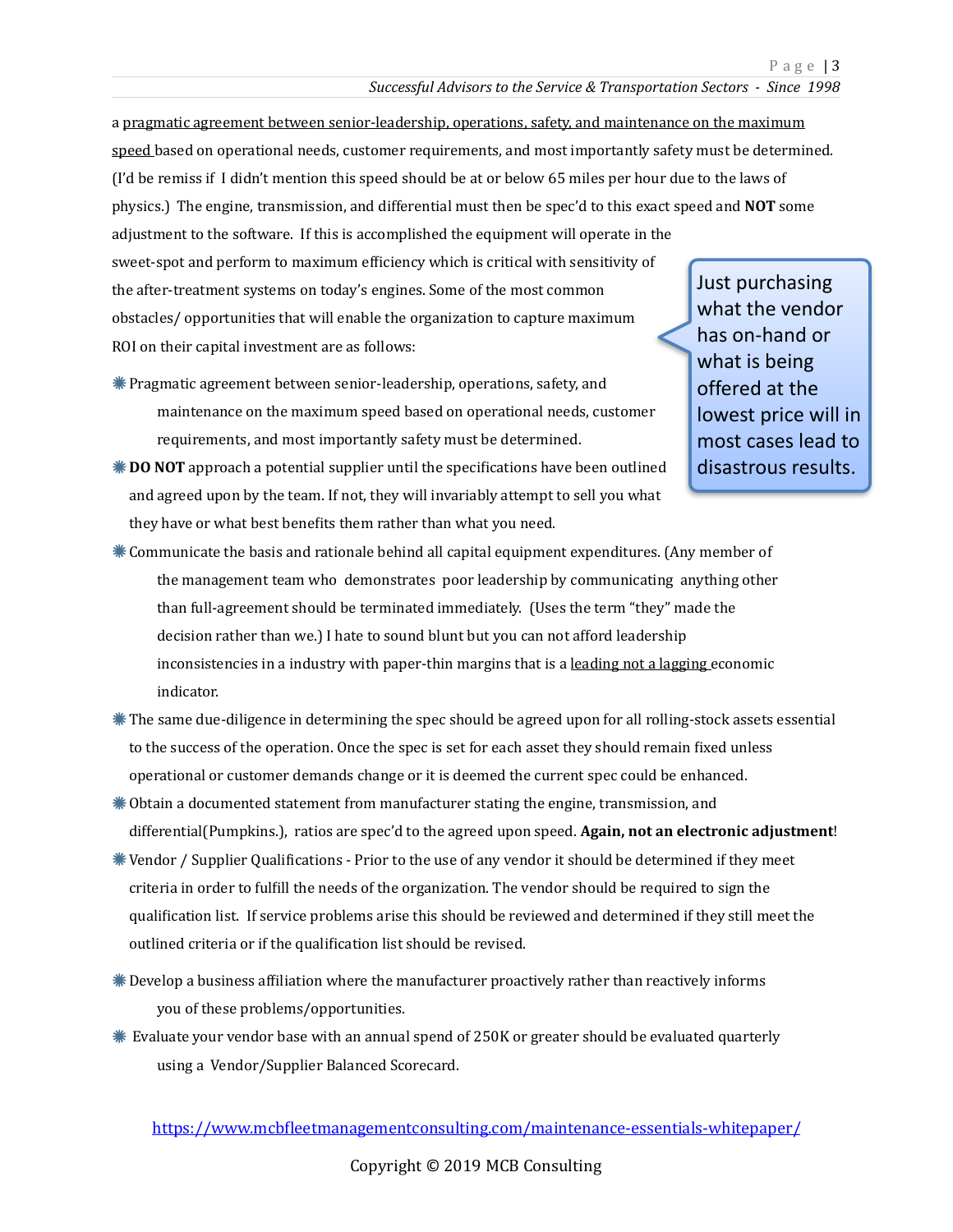- $*$  Telematics develop total organizational spec and determine what can be provided by the equipment manufacturer and GPS provider. Ensure which provider best fulfills the total requirements of the organization to ensure duplicity services are not procured. (They will attempt to sell you a preponderance of services.)
- $*$  The total cost of ownership methodology must be applied during the selection process not just acquisition cost. A lower total cost of ownership will bring greater inherent value to the organization. Some of the factors in this equation are percentage of proprietary parts and repairs as well as software in order for the technicians to delve into the root cause of problems.

*The engine, transmission and differential must be*  spec'd exactly to the *agreed upon maximum speed.* 

- $*$  Variable asset depreciation Depreciate the assets based on usage rather than straight-line depreciation. Invariably when new assets are placed into service they will be used excessively beyond the straight-line deprecation formula. This will cause assets to be on the books for X when market  $&$  condition value is substantially lower at Y, especially if the asset is improperly spec'd.
- $*$  Don't purchase a Caddy when you only need a Chevy and vise-versa, if you need that Cadillac. then go for it. This thought process must be applied to all aspects of asset procurement process. The challenge from my experience is getting operations to state what they really need rather than what they want. Kinda like your wife needing that 88th. pair of shoes, I'll leave that call up to you.

In short, specing must be right down to the proper tires (Skins), slack-adjusters (Slacks),batteries, alternators etc... You've relinquished the capital investment and you need to move freight or provide services to your customers, not making costly repairs to your newly acquired assets impeding asset utilization. This process will prevent you from having a hodgepodge of assets with a multitude manufacturer specific issues and software quarks that will drive up maintenance cost,

breakdowns, create undue stress, and drive a wedge between departments all attempting to satisfy the customers. Moreover, initiating a process of this nature will enable the organization to capture all the current synergies and will set the groundwork for



additional operational and cultural advancements. Cohesive teamwork begins at this point. Following these recommendations you will have captured the key initiatives required for the foundation of your fleet maintenance process.

The next section will offer the key steps in required to develop a tire process which will solve many cost, service and morale issues facing the transportation and service sectors.

https://www.mcbfleetmanagementconsulting.com/maintenance-essentials-whitepaper/